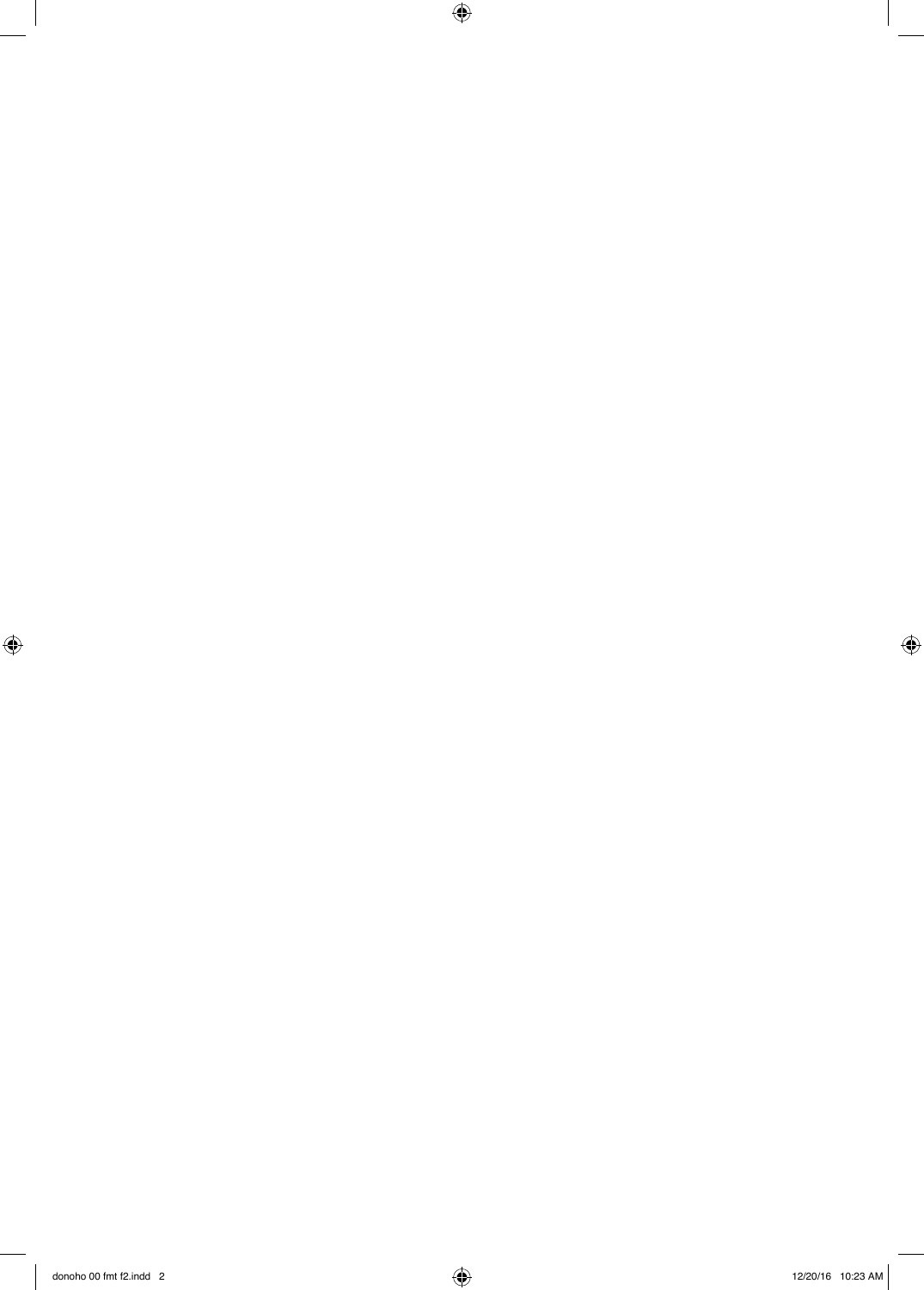### International Human Rights Law

### **Douglas Lee Donoho**

PROFESSOR OF LAW Nova Southeastern University Shepard Broad College of Law

WITH CONTRIBUTIONS BY JAMES WILETS Professor, Nova Southeastern University, Shepard Broad College of Law Chair, Inter-American Center for Human Rights



Carolina Academic Press

Durham, North Carolina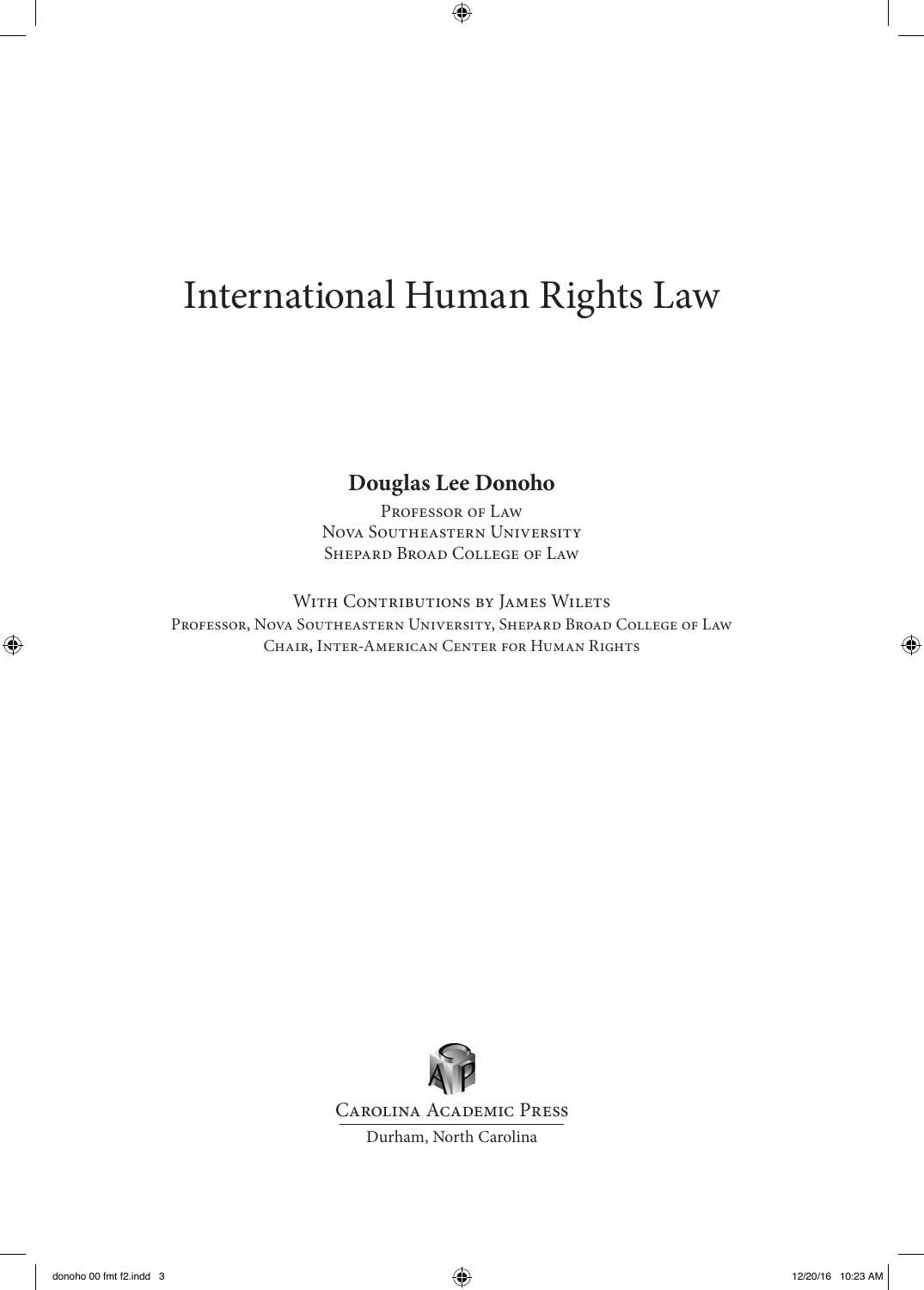Copyright © 2017 Carolina Academic Press, LLC All Rights Reserved

### eISBN 978-1-61163-824-0

Library of Congress Cataloging-in-Publication Data

Names: Donoho, Douglas Lee, author. | Wilets, James D., author. Title: International human rights law / Douglas Lee Donoho ; with contributions by James Wilets. Description: Durham, North Carolina : Carolina Academic Press, LLC, 2017. | "Electronic course book." | Includes bibliographical references and index. Identifiers: LCCN 2016051955| ISBN 9781531003890 (alk. paper) | ISBN 9781611638240 (ebook) Subjects: LCSH: International law and human rights. | International law and human rights--United States. Classification: LCC KZ1266 .D66 2017 | DDC 341.4/8--dc23 LC record available at https://lccn.loc.gov/2016051955

> Carolina Academic Press, LLC 700 Kent Street Durham, North Carolina 27701 Telephone (919) 489-7486 Fax (919) 493-5668 www.cap-press.com

Printed in the United States of America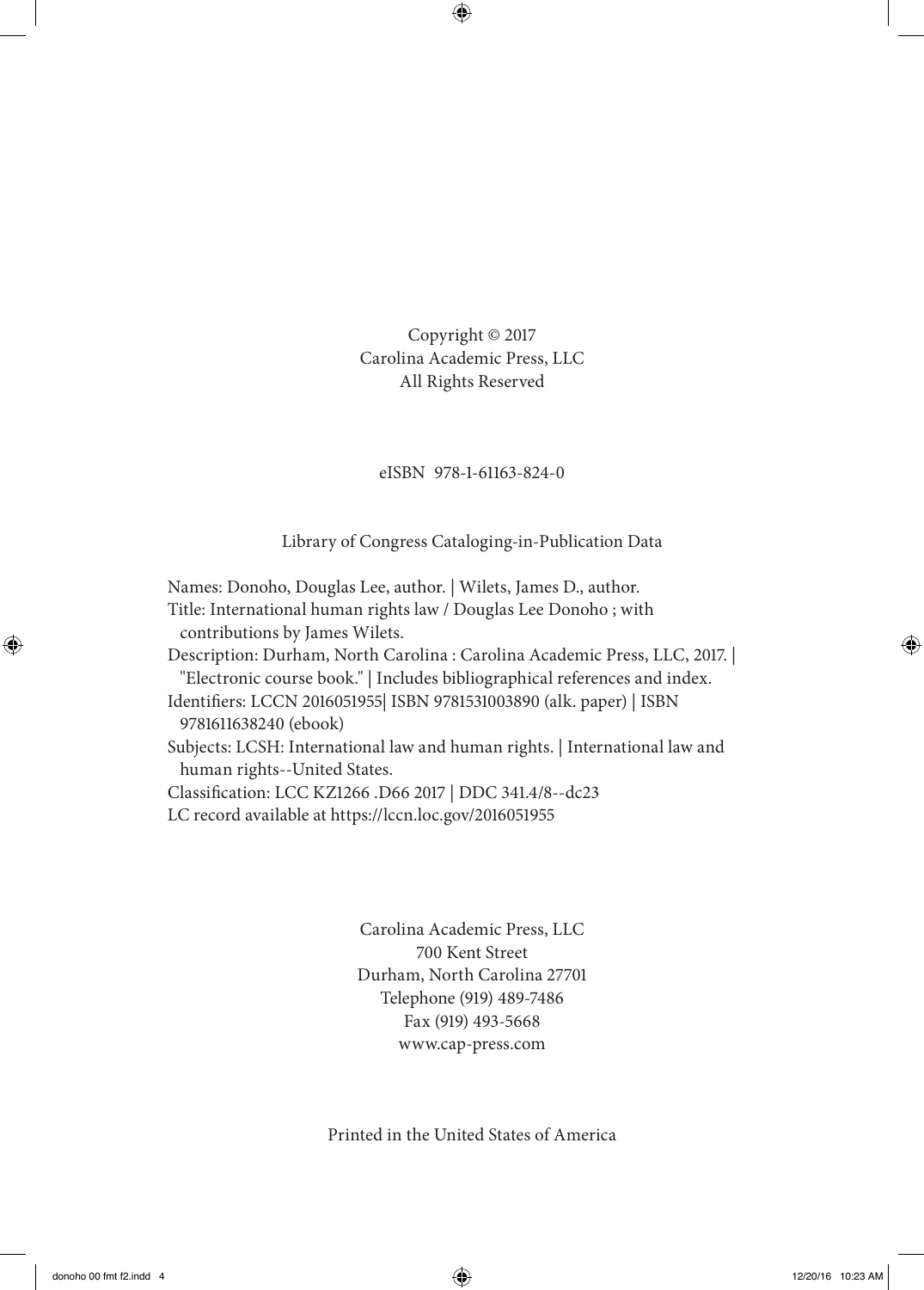## **Contents**

| Introduction and Preface                                               | XV |
|------------------------------------------------------------------------|----|
| Chapter 1 • What Are International Human Rights?                       | 1  |
| A. Introduction                                                        | 1  |
| B. Historical Antecedents: World War II & the Holocaust                | 1  |
| 1. The Limited Scope of International Law Prior to World War II        | 1  |
| 2. The Catalyst for Change: World War II Atrocities                    | 3  |
| a. Adolf Hitler to His Army Commanders, August 22, 1939                | 3  |
| b. Testimony of Hermann Graebe at Nuremberg (German                    |    |
| engineer with the Jung, A.G., Construction Company)                    | 3  |
| c. Visual Reminders of the Holocaust                                   | 5  |
| 3. The Complex Nature of "Rights" As a Legal Concept                   | 5  |
| a. Western Liberal Premises                                            | 6  |
| b. A Broader International Perspective on the Nature of Rights         | 8  |
| 4. Putting It Together: The Founding Premises of International         |    |
| Human Rights                                                           | 10 |
| 5. The Grim Reality: "Never Again" Or "Again and Again"?               | 12 |
| Chapter 2 · Basic Principles of International Law                      |    |
| <b>Relevant to Human Right</b>                                         | 13 |
| A. Introduction                                                        | 13 |
| B. General Characteristics of the International Legal System           | 14 |
| C. Sources of International Law: Treaties, Customary International Law |    |
| and General Principles of Law                                          | 16 |
| 1. Overview                                                            | 16 |
| 2. Treaties ("Conventional Law")                                       | 17 |
| a. General Characteristics                                             | 17 |
| b. Rules on Formation - Consent, Signature & Ratification              | 19 |
| c. Reservations                                                        | 20 |
| d. Interpretation                                                      | 25 |
| e. Dispute Resolution and Remedies for Breach                          | 29 |
| f. Withdrawal, Termination or Denunciation                             | 32 |
| g. Derogation of Obligations                                           | 33 |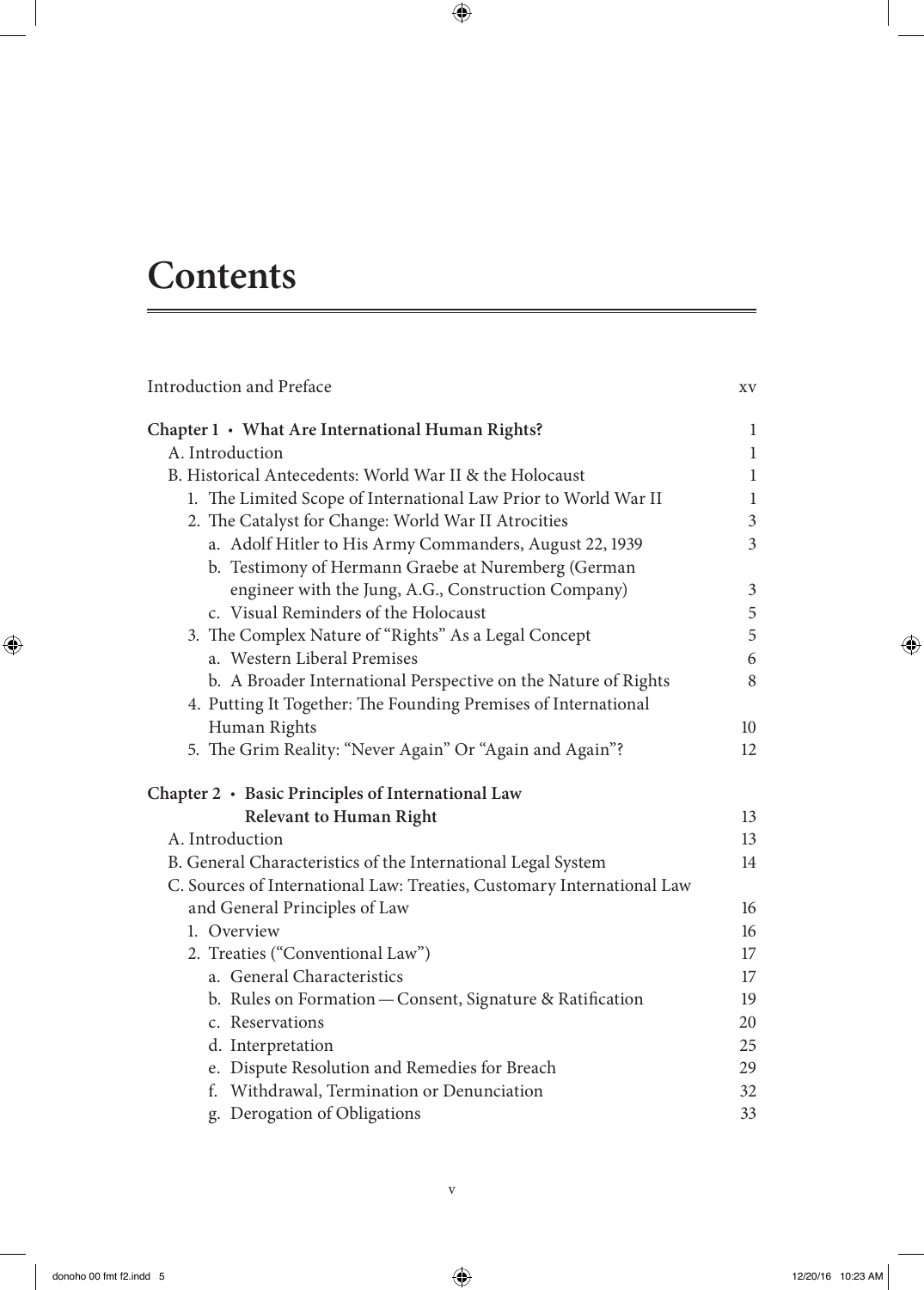| 3. Customary International Law                                                    | 35 |
|-----------------------------------------------------------------------------------|----|
| a. General Characteristics                                                        | 35 |
| b. Customary International Law & Human Rights:                                    |    |
| The Contested "Modern" View                                                       | 35 |
| c. Remedies for Violations of Customary Human Rights Obligations                  | 42 |
| 4. Jus Cogens                                                                     | 43 |
| D. Review Questions                                                               | 46 |
| Chapter 3 • What Rights Are Humans Entitled to Under                              |    |
| <b>International Law?</b>                                                         | 49 |
| A. Introduction & Overview                                                        | 49 |
| B. Treaty Based Human Rights                                                      | 50 |
| 1. U.N. Charter                                                                   | 50 |
| 2. The "International Bill of Rights"                                             | 51 |
| a. Universal Declaration of Human Rights: The Blueprint                           | 51 |
| b. The 1966 Covenants                                                             | 54 |
| 3. Post-Covenant Developments: The Evolving Network of                            |    |
| Global Human Rights Treaties                                                      | 57 |
| C. Customary International Human Rights                                           | 60 |
|                                                                                   |    |
| Chapter 4 · International Rights as Domestic Obligations                          | 63 |
| A. Introduction and Overview                                                      | 63 |
| 1. Incorporation: Traditional Distinctions between Monism and                     |    |
| Dualism                                                                           | 64 |
| B. The Critical Role of Incorporation: Domestication of International             |    |
| Norms                                                                             | 65 |
| C. Incorporating Human Rights Obligations into Domestic Legal Orders:             |    |
| The Contrasting European and U.S. Examples                                        | 67 |
| 1. The Shining European Example                                                   | 67 |
| 2. The Not So Shiny Example: The United States' Failure to                        |    |
| Domesticate International Obligations                                             | 70 |
| a. Constitutional Framework                                                       | 70 |
| b. Doctrine of Self-Executing Treaties                                            | 71 |
| c. Legal Status of Treaties within the U.S. Hierarchy of Laws                     | 72 |
| d. Self-Execution and Human Rights Treaties Ratified by the                       |    |
| <b>United States</b>                                                              | 74 |
| e. Growing Movement Toward Domestic Implementation by                             |    |
| Other Nations?                                                                    | 75 |
| The Domestic Legal Status of Customary International Law<br>t.                    | 76 |
| g. The Interpretation Angle: The Charming Betsy Doctrine                          | 77 |
| D. Treaties within U.S. Domestic Law: Case Study of Capital                       |    |
| Punishment & the Vienna Convention on Consular Relations                          | 79 |
| 1. Interpretation of the 8 <sup>th</sup> Amendment and the Execution of Juveniles | 79 |
| 2. Violations of the Vienna Convention on Consular Relations                      | 81 |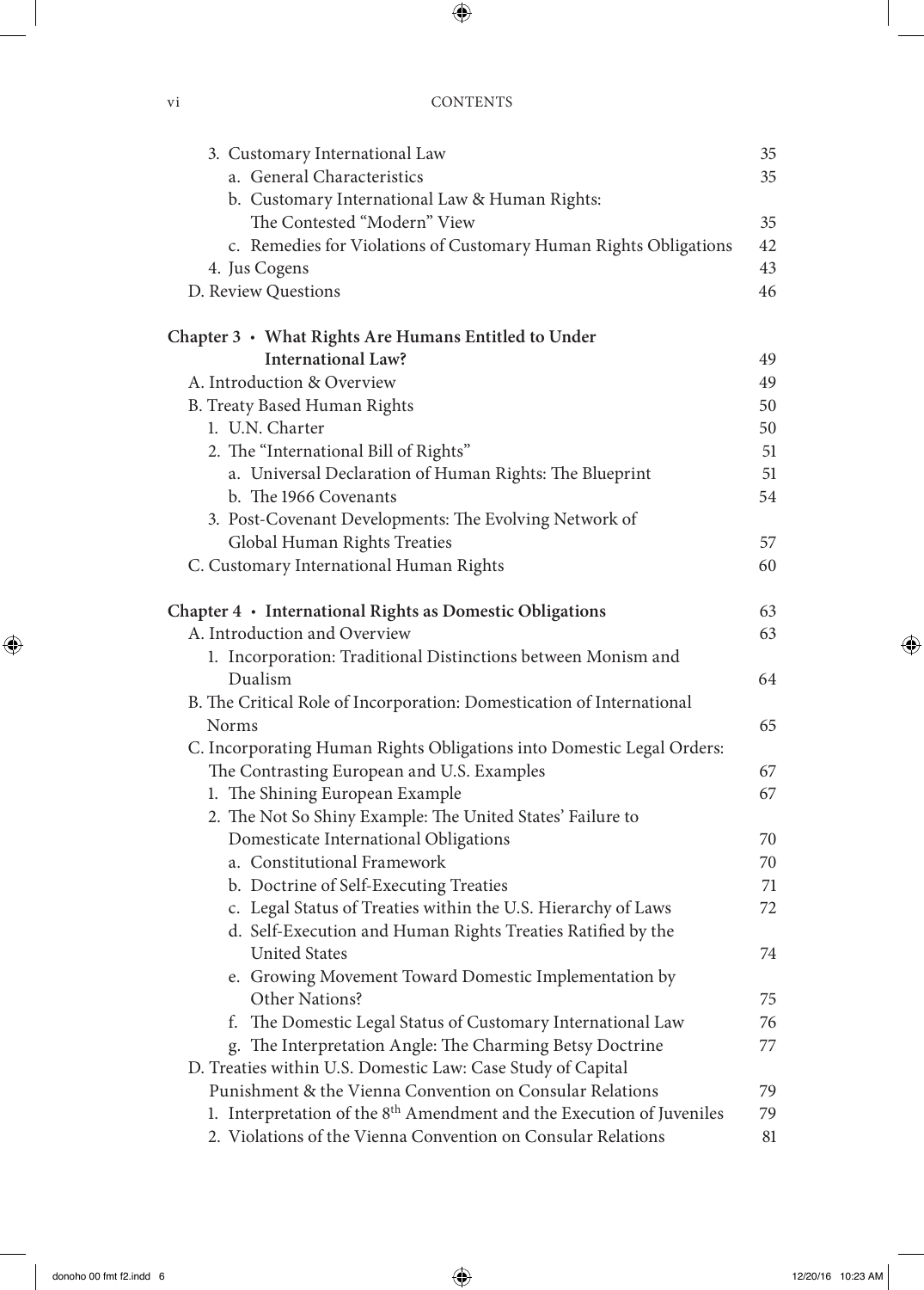| Chapter $5 \cdot$ Civil Liability as a Method of Domestic Enforcement |     |
|-----------------------------------------------------------------------|-----|
| of International Human Rights                                         | 93  |
| A. Introduction & Overview                                            | 93  |
| 1. The "Domestication Gap:" U.S. Failure to Incorporate International |     |
| Human Rights Treaties                                                 | 93  |
| 2. Invoking Customary International Human Rights in the               |     |
| <b>United States Courts</b>                                           | 94  |
| B. Methods of Domestic Enforcement of International Human Rights      |     |
| in the United States Generally                                        | 95  |
| 1. Overview                                                           | 95  |
| 2. Civil Suits in American Courts for Foreign Human Rights            |     |
| Violations: ATS & TVPA Litigation Against Individual Foreign          |     |
| Defendants                                                            | 96  |
| a. Facts: CASO QUEMADOS                                               | 96  |
| b. Statutory Resources                                                | 99  |
| c. Case Law: Suits against Foreign Government Actors for              |     |
| Violations of Human Rights                                            | 101 |
| 3. The Corporate Alien Tort: ATS Litigation against Multinational     |     |
| Corporations                                                          | 118 |
| a. Background & Overview                                              | 118 |
| b. Kiobel, Extraterritoriality & ATS Claims: What Remains?            | 121 |
| c. Interpretation and Application of Kiobel                           | 131 |
| d. Bucking the Kiobel Tide?                                           | 135 |
| e. Response of Legal Commentators to Kiobel                           | 139 |
| f. Common Defenses to ATS and TVPA Claims                             | 142 |
| g. Putting It All Together: The Aftermath of Sosa and Kiobel,         |     |
| Claims & Defenses                                                     | 147 |
| 4. Filartiga-Style Actions Overseas: The Case against Henry Kissinger | 149 |
| 5. Domestic Enforcement of Human Rights against U.S. Government       |     |
| Actors                                                                | 150 |
| a. Overview                                                           | 150 |
| b. Civil Suits against U.S. Public Officials for Domestic Violations  |     |
| of Human Rights: A Shocking Lack of International Protections?        | 152 |
| c. The Case for Domestic Accountability of U.S. Officials for         |     |
| <b>Actions Overseas</b>                                               | 157 |
| d. Domestic Accountability for Human Rights Violations in the         |     |
| War on Terror?                                                        | 159 |
| Chapter 6 · Using Domestic Criminal Prosecutions to Enforce           |     |
| <b>International Human Rights</b>                                     | 161 |
| A. Introduction and Overview                                          | 161 |
| B. International Law Limits on Domestic Jurisdiction and the          |     |
| Rise of Universal Jurisdiction                                        | 164 |
| C. Prosecuting Human Rights Crimes in the United States               | 171 |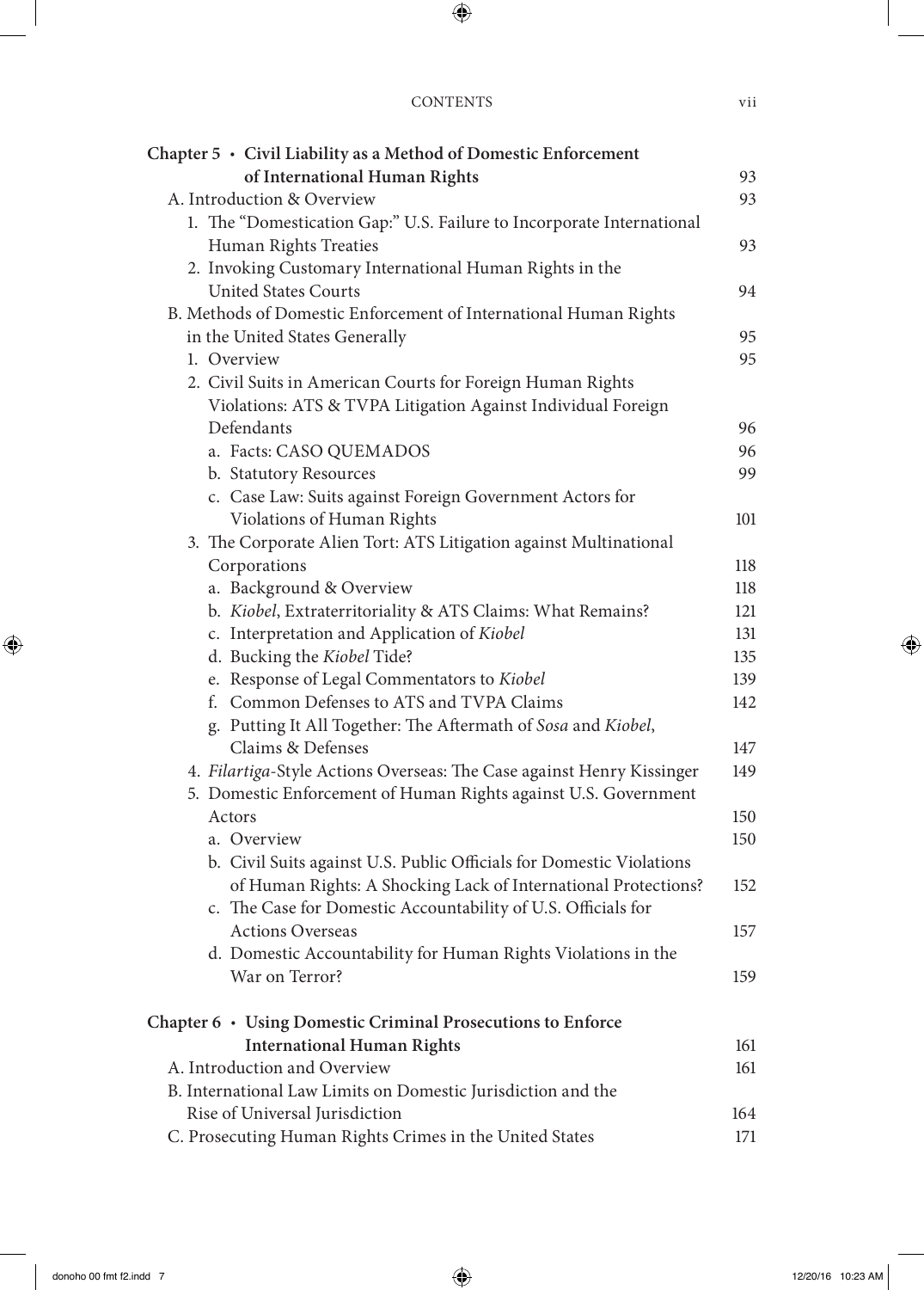| 1. Current U.S. Statutes Criminalizing International Human            |     |
|-----------------------------------------------------------------------|-----|
| <b>Rights Violations</b>                                              | 171 |
| a. Genocide                                                           | 171 |
| b. Torture                                                            | 172 |
| c. Recruitment and Use of Child Soldiers                              | 173 |
| d. War Crimes                                                         | 174 |
| e. Human Trafficking                                                  | 176 |
| 2. Institutional Framework                                            | 177 |
| 3. Case Study: U.S. v. Charles Taylor, Jr.                            | 178 |
| 4. Potential Prosecution of American Actors for Human Rights          |     |
| Violations in the War on Terror                                       | 179 |
| a. The Case against Bush Administration Officials for Torture         | 179 |
| b. The War Crimes Case against the Obama Administration:              |     |
| Use of Targeted Drone Assassinations                                  | 180 |
| D. U.S. Immigration Based Civil and Criminal Actions Against Human    |     |
| <b>Rights Violators</b>                                               | 185 |
| 1. Civil Removal Proceedings                                          | 185 |
| a. Man Linked to Guatemala Massacre Deported                          | 186 |
| b. Six Nazis Who Will Probably Live Out Their Lives Free              |     |
| in America                                                            | 188 |
| 2. Immigration Related Criminal Prosecutions                          | 189 |
| a. Ex-Guatemalan Soldier Will Be Sentenced for Lying                  | 189 |
| E. The Pinochet Paradigm: Use and Limits of Universal Jurisdiction to |     |
| Prosecute Foreign Based Human Rights Crimes Unrelated to the Forum    | 190 |
| 1. Overview                                                           | 190 |
| 2. The Decision: Regina v. Pinochet Ugarte                            | 190 |
| 3. The Aftermath: Exportation of the Pinochet Paradigm Outside        |     |
| of Spain                                                              | 197 |
| 4. The Case of Henry Kissinger                                        | 201 |
| a. Henry and the Case for Universal Jurisdiction                      | 202 |
| b. Henry's Response: The Pitfalls of Universal Jurisdiction,          |     |
| By Henry Kissinger, Foreign Affairs, July / August, 2001              | 202 |
| c. Henry Could Be Wrong                                               | 207 |
| F. Domestic Prosecutions Outside of the United States                 | 209 |
| 1. Overview                                                           | 209 |
| 2. Former Leader of Guatemala Is Guilty of Genocide against           |     |
| Mayan Group                                                           | 212 |
| Chapter 7 • International Promotion and Enforcement Under             |     |
| the United Nations Charter Based System                               | 215 |
| A. Introduction & Overview                                            | 215 |
| B. Human Rights in China: The Suppression of Uyghur &                 |     |
| <b>Tibetan Minorities</b>                                             | 218 |
| 1. Generally                                                          | 218 |
|                                                                       |     |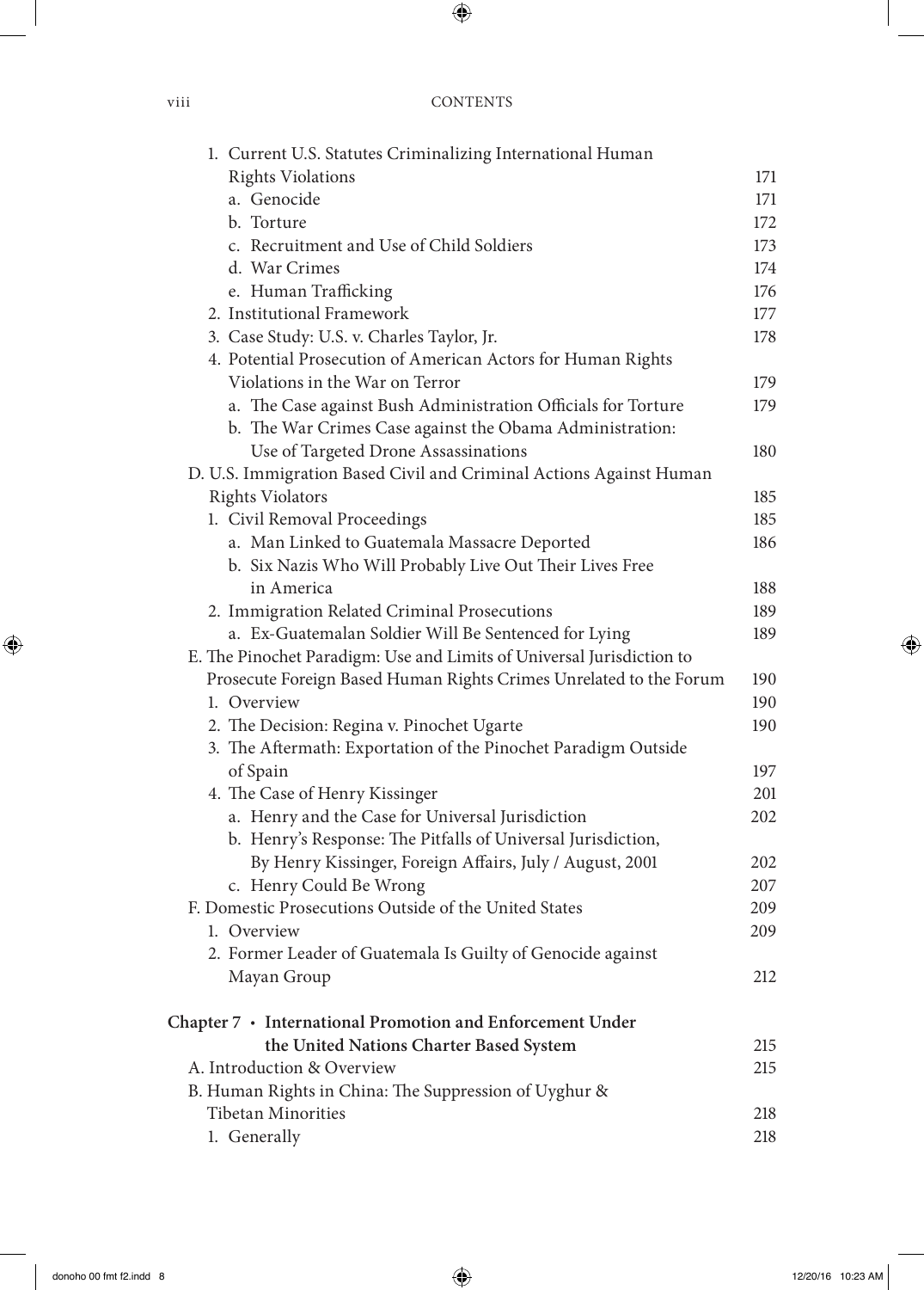| 2. Author Nurmuhemmet Yasin                                                  | 219 |
|------------------------------------------------------------------------------|-----|
| 3. Professor Ilham Tohti                                                     | 220 |
| 4. China's Uighurs - Islamic Extremists or Oppressed Minority?               | 221 |
| C. Principal U.N. Institutions and Their Role in the Protection of           |     |
| Human Rights                                                                 | 221 |
| 1. The United Nations Generally                                              | 222 |
| 2. Principal U.N. Institutions                                               | 222 |
| a. General Assembly                                                          | 224 |
| b. U.N. Security Council                                                     | 227 |
| c. Economic and Social Council                                               | 232 |
| d. International Court of Justice (a.k.a. "World Court")                     | 233 |
| D. Charter Based Institutions And Mechanisms with Dedicated                  |     |
| Human Rights Mandates                                                        | 235 |
| 1. Overview & Historical Evolution                                           | 235 |
| a. Thomas Buergenthal, The Evolving International Human Rights               |     |
| System, 100 A.J.I.L. 683 (2006)                                              | 235 |
| b. Organizational Structure of U.N. Human Rights Institutions                | 237 |
| 2. Office of the High Commissioner for Human Rights                          | 238 |
| 3. Human Rights Council                                                      | 240 |
| a. Specific Mechanisms & Procedures of the HRC                               | 241 |
| E. Critiquing the Revamped U.N. Charter Based Human Rights System:           |     |
| Evolution, Expediency or Just More of the Same?                              | 253 |
| 1. Some Well-Deserved Criticisms: Continuing Hypocrisy & Double              |     |
| Standards                                                                    | 253 |
| a. Tom Kuntz, Libya's Late, Great Rights Record, NY Times,                   |     |
| March 5, 2011                                                                | 254 |
| b. Daily News, Editorial, UNseen Abuses: The Clownish                        |     |
| United Nations Human Rights Council Hits New Heights of                      |     |
| Absurdity                                                                    | 254 |
| c. Wonk'd: Why the U.N. Human Rights Council Blows,                          |     |
| blog Undiplomatic, March 8, 2008                                             | 255 |
| d. Frida Ghitis, The Human Rights Council is a Tragic Joke,                  |     |
| Miami Herald, 6/25/2010                                                      | 255 |
| e. Sudan's Election to ECOSOC                                                | 256 |
| f. The Anti-Israel Obsession                                                 | 257 |
| 2. Potential Light on the Horizon: A Glass Half Full?                        | 258 |
| a. Patrick Stewart, The Human Rights Council: Give Credit                    |     |
| Where Credit Is Due, Counsel on Foreign Relations,                           |     |
| The Internationalist, June 1, 2012                                           | 258 |
| Chapter $8 \cdot 1$ nternational Promotion and Enforcement of Rights Through |     |
| the U.N. Treaty Based System                                                 | 259 |
| A. Introduction & Overview                                                   | 259 |
| 1. The Treaties                                                              | 260 |
|                                                                              |     |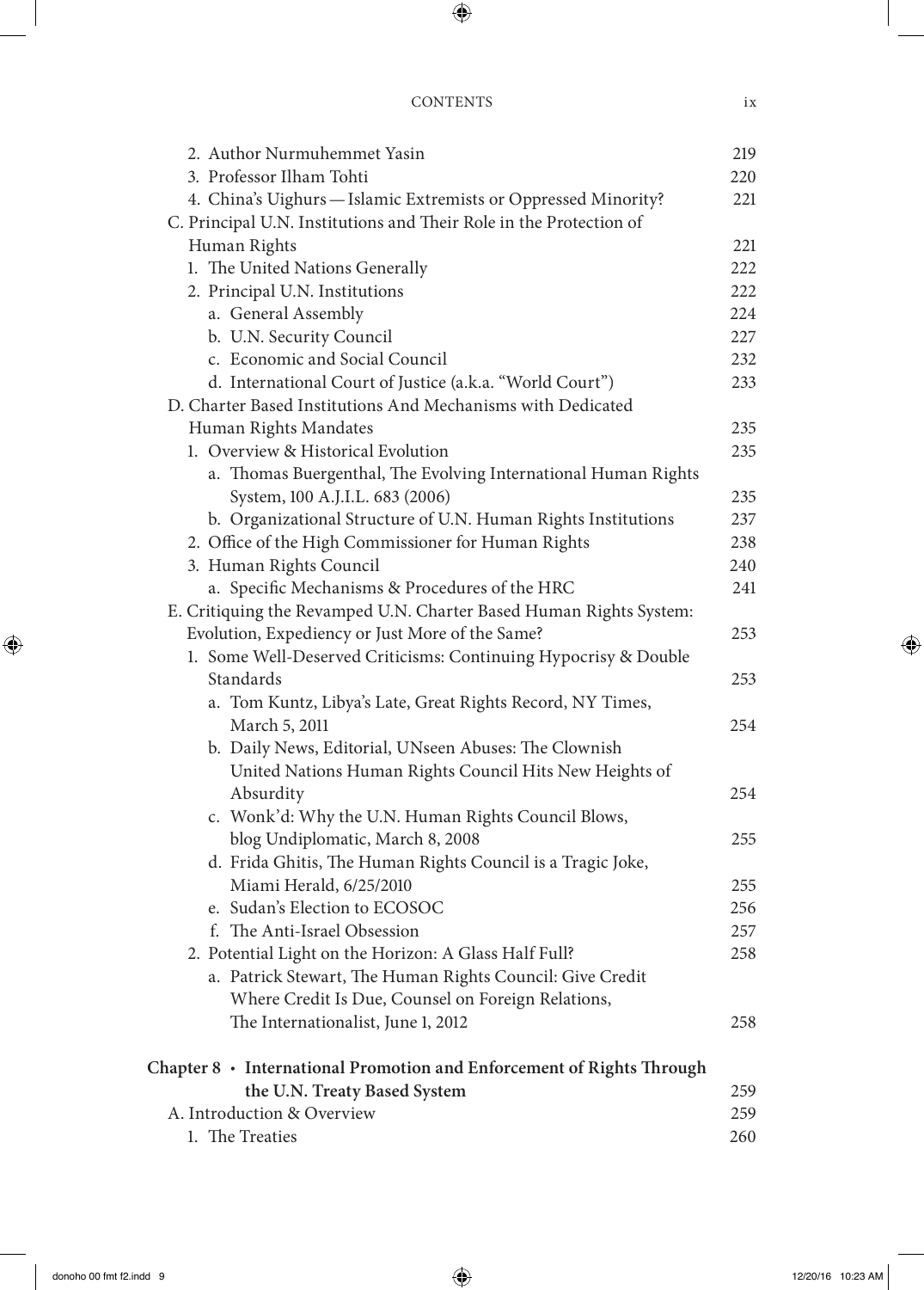#### x CONTENTS

| 2. The Treaty Based Mechanisms: General Characteristics              | 262 |
|----------------------------------------------------------------------|-----|
| 3. Distinctions from Charter Based Mechanisms                        | 265 |
| B. Case Study: Human Rights, Free Speech & the Judiciary             |     |
| in Venezuela                                                         | 266 |
| 1. General Human Rights Conditions in Venezuela                      | 266 |
| 2. The Case of Judge Afiuni                                          | 267 |
| 3. Treatment of Political Opposition Including Leopoldo Lopez        | 267 |
| C. How Treaty Based Processes Function                               | 267 |
| 1. Periodic State Reports                                            | 267 |
| a. Generally                                                         | 267 |
| b. Report Exhaustion & Overlap: Efforts to Coordinate State          |     |
| Reporting                                                            | 269 |
| c. Committee Evaluation of Reports, Concluding Observations &        |     |
| Reality                                                              | 271 |
| d. Shadow Reports & NGO Participation                                | 287 |
| e. Other Examples of NGO Shadow Reporting                            | 293 |
| 2. Consideration of Individual Complaints and Communications         | 294 |
| a. Overview                                                          | 294 |
| b. Treaty Based Complaint Procedures: The Process                    | 298 |
| c. Illustrative Committee Decisions                                  | 301 |
| d. Evaluating the Petition Process                                   | 308 |
| 3. General Comments                                                  | 313 |
| a. HRC General Comment 24                                            | 313 |
| b. Rawle Kennedy (represented by the London law firm Simons          |     |
| Muirhead & Burton) v. Trinidad and Tobago, Communication             |     |
| No. 845, U.N. Doc. CCPR/C/67/D/845/1999 (31 December 1999)           | 314 |
| c. GENERAL COMMENT 12                                                | 316 |
| d. ESCRC General Comment 15 and the Right to Water                   | 317 |
| D. Critiquing the U.N. Treaty Based System                           | 319 |
| 1. Is It Really Working to Alter State Behavior?                     | 319 |
| 2. Are There Problems with the Premises?                             | 322 |
| E. U.N. Humanitarian Work and Human Rights                           | 326 |
| Chapter 9 · Regional Systems for the Protection of Human Rights:     |     |
| Introduction and Examination of the European System                  | 327 |
| A. Introduction to Regional Systems of Human Rights Protection       | 327 |
| 1. Overview                                                          | 327 |
| 2. James Wilets, Lessons from Kosovo: Towards a Multiple             |     |
| Track System of Human Rights Protection, 6 ILSA J. Int'l &           |     |
| Comp. L. 645                                                         | 328 |
| 3. Chart of International and Regional Institutions with Significant |     |
| Human Rights Mandates                                                | 331 |
| B. European System for the Protection of Human Rights                | 332 |
| 1. Overview                                                          | 332 |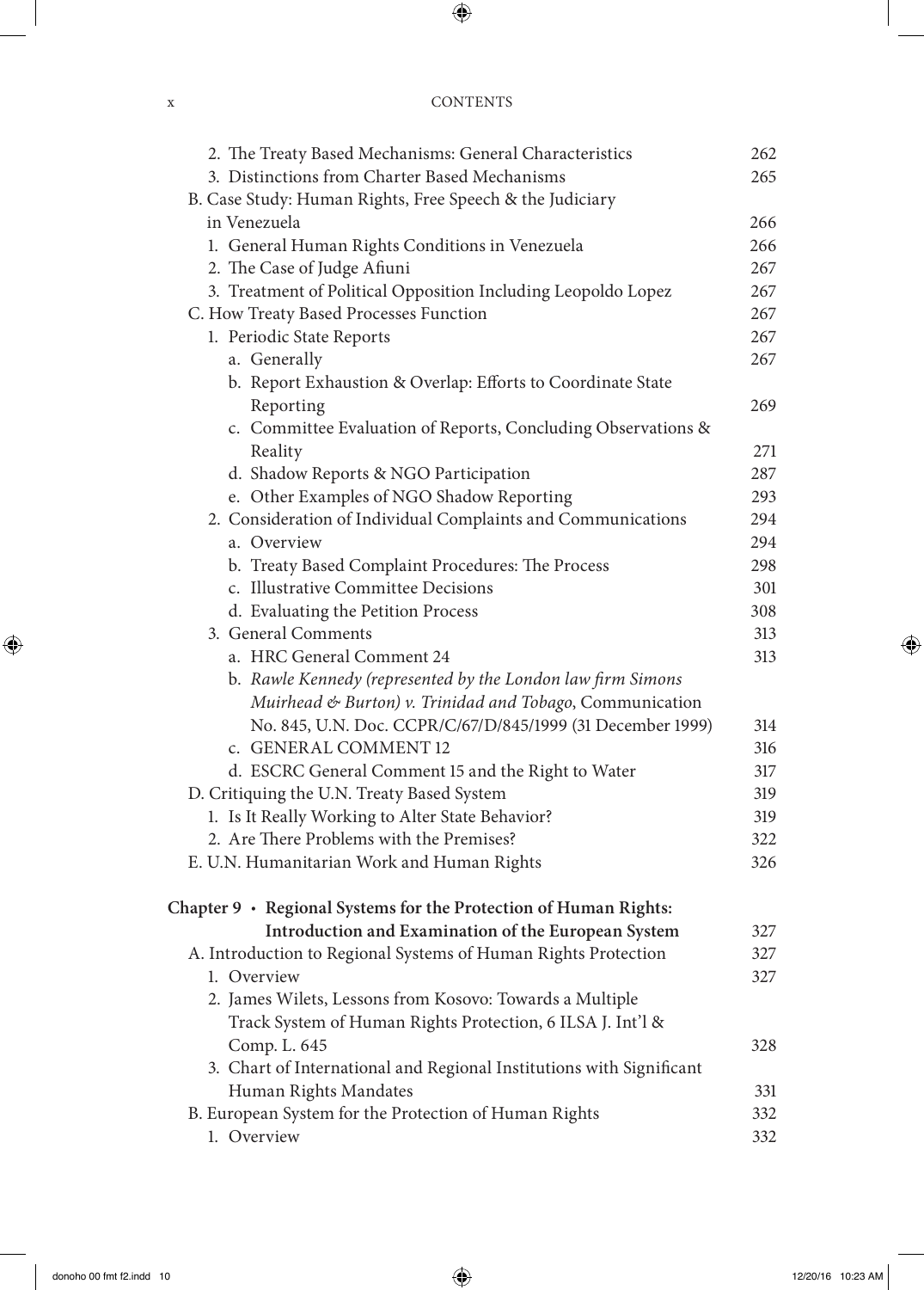#### CONTENTS xi

| 2. Historical Evolution of the CoE "European System"                  | 334 |
|-----------------------------------------------------------------------|-----|
| 3. Nuts & Bolts: How the ECtHR Works                                  | 337 |
| a. Problems with Expansion: The Russian Connection                    | 338 |
| b. The European Roma                                                  | 339 |
| 4. Critical Jurisprudence: ECtHR Case Law                             | 340 |
| a. Overview                                                           | 340 |
| b. Dudgeon v. UK (Northern Ireland)                                   | 340 |
| 5. Protocol 14 (entered into force June 1, 2010)                      | 351 |
| C. The Increasing Role of the European Union ("EU") as an Enforcer    |     |
| of Human Rights Norms                                                 | 353 |
| 1. Overview: Understanding the EU and its Historical Development      |     |
| Culminating in Charter of Fundamental Rights                          | 353 |
| 2. Fundamental Rights Agency (FRA)                                    | 355 |
| D. Somewhere Between International Human Rights Law and Domestic      |     |
| Incorporation: The "Federalization of Human Rights Law"               | 356 |
| 1. J. Wilets, The Thin Line between International Law and Federalism: |     |
| A Comparative Legal and Historical Perspective on US Federalism       |     |
| and European Union Law                                                | 356 |
| E. OSCE: Organization for Security and Cooperation in Europe &        |     |
| the "Human Dimension"                                                 | 363 |
|                                                                       |     |
| Chapter 10 · Regional Human Rights Systems: The Inter-American        |     |
| and African Systems                                                   | 365 |
| A. Introduction & Overview                                            | 365 |
| B. Abuse and Exploitation of Children: Street Children, Child Labor & |     |
| Child Soldiers                                                        | 366 |
| 1. Overview                                                           | 366 |
| 2. Street Children                                                    | 367 |
| a. Casa Alianza U.K. Network                                          | 367 |
| b. Video Clip - Street Kids in Guatemala                              | 368 |
| c. From Human Rights Watch: "Easy Targets: Violence against           |     |
| Children World-Wide"                                                  | 368 |
| d. Sexual Exploitation of Children                                    | 369 |
| 3. Child Soldiers                                                     | 370 |
| a. The Truth About Child Soldiers, Professor Mark Drumbl,             |     |
| March 19, 2015                                                        | 370 |
| b. Quotes from Child Soldiers (various sources reported at            |     |
| Child Soldiers.org and Trip Line, Origin Uncertain)                   | 371 |
| c. Video Clips                                                        | 372 |
| 4. Exploitation of Child Labor                                        | 372 |
| C. The Inter-American Human Rights System<br>1. The OAS               | 374 |
| a. Overview                                                           | 374 |
|                                                                       | 374 |
| b. Evolution of the OAS & Its Promotion of Democracy                  | 374 |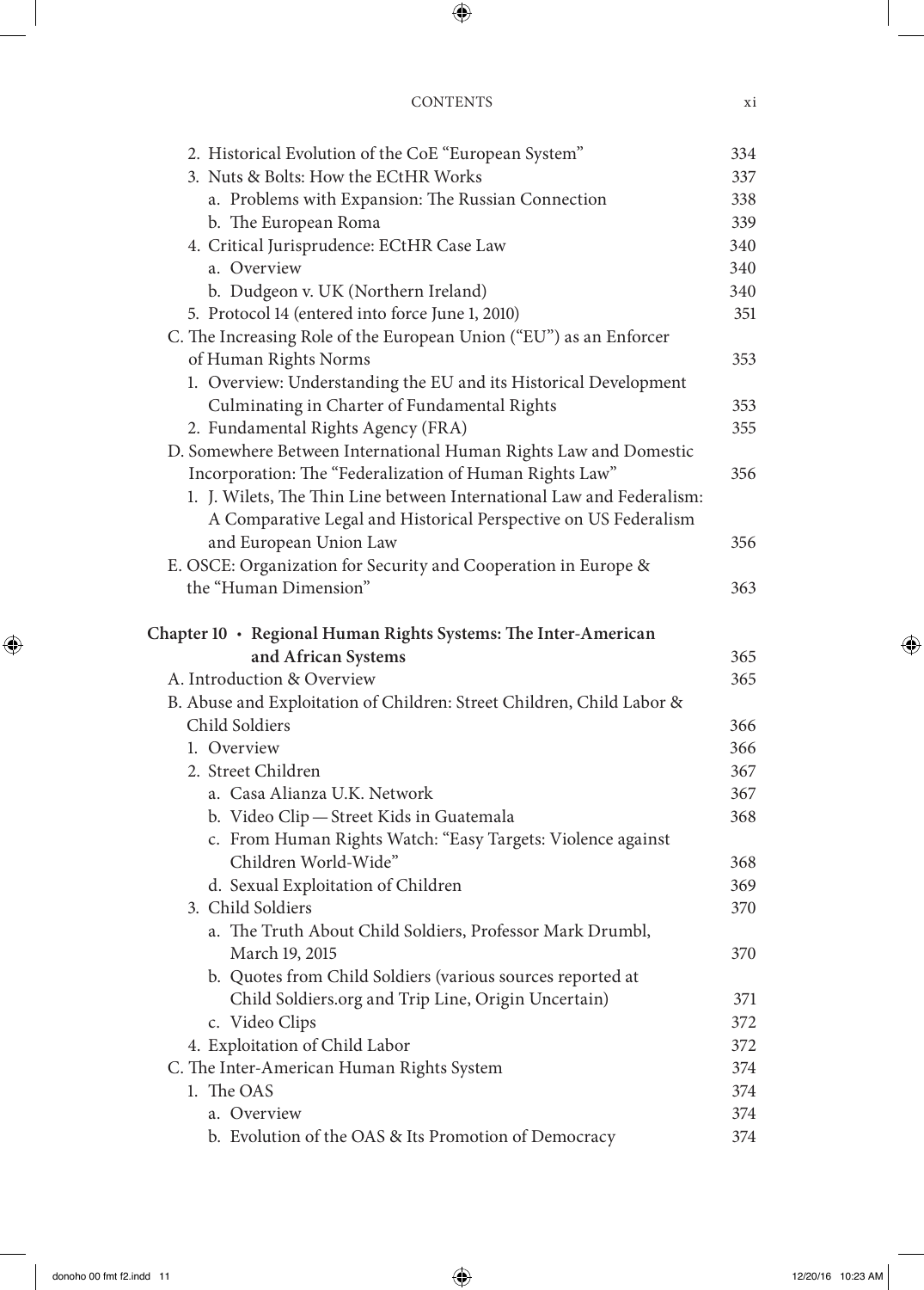| X 11 | <b>CONTENTS</b> |
|------|-----------------|
|      |                 |

| 2. Overview of the Inter-American System for Human Rights           | 375 |
|---------------------------------------------------------------------|-----|
| a. Brief History of the Inter-American Human Rights System          | 376 |
| 3. Inter-American Commission                                        | 377 |
| a. Overview of the Commission & Its Functions                       | 377 |
| b. Petitioning the Commission                                       | 380 |
| 4. Inter-American Court of Human Rights                             | 381 |
| D. Critiquing the Inter-American System                             | 382 |
| E. African System for Human Rights Protection                       | 388 |
| 1. Introduction and Overview                                        | 388 |
| 2. Evolution of the African Union                                   | 388 |
| 3. African Human Rights System                                      | 389 |
| a. Overview                                                         | 389 |
| b. African Commission on Human and Peoples' Rights                  | 390 |
| c. African Court on Human and Peoples' Rights                       | 392 |
| Chapter 11 · International Criminal Law, Humanitarian Law &         |     |
| <b>Human Rights</b>                                                 | 395 |
| A. Introduction & Overview                                          | 395 |
| B. Historical Antecedents: Nuremberg & Tokyo Trials                 | 398 |
| 1. Nuremberg Trials                                                 | 398 |
| 2 The Nuremberg Charter                                             | 402 |
| 3. Tokyo Trials                                                     | 404 |
| C. Evolution of International Humanitarian Law: The Geneva          |     |
| Conventions                                                         | 409 |
| D. Contemporary International Criminal Processes Involving          |     |
| Humanitarian Law and Human Rights                                   | 412 |
| 1. Ad Hoc International Criminal Tribunals                          | 412 |
| a. International Criminal Tribunal for the Former Yugoslavia (ICTY) | 412 |
| b. International Criminal Tribunal for Rwanda (ICTR)                | 420 |
| c. Case Law From the Ad Hoc Tribunals                               | 421 |
| d. Completion Strategy & Mechanism for International                |     |
| Criminal Tribunals                                                  | 433 |
| E. International Criminal Court (ICC)                               | 434 |
| 1. Overview                                                         | 434 |
| 2. Statute of ICC                                                   | 435 |
| 3. Institutional Structure and Process                              | 444 |
| 4. Situations and Cases under ICC Review                            | 444 |
| 5. Evaluating the ICC                                               | 446 |
| a. Worldwide Justice - When It's Convenient, by John Hagan,         |     |
| February 16, 2003, Chicago Tribune. All Rights Reserved.            | 447 |
| b. The ICC Is No Kangaroo Court, Tracy Gurd for the                 |     |
| Open Society Blog                                                   | 447 |
| c. Can the International Criminal Court Play Fair                   |     |
| in Africa?                                                          | 449 |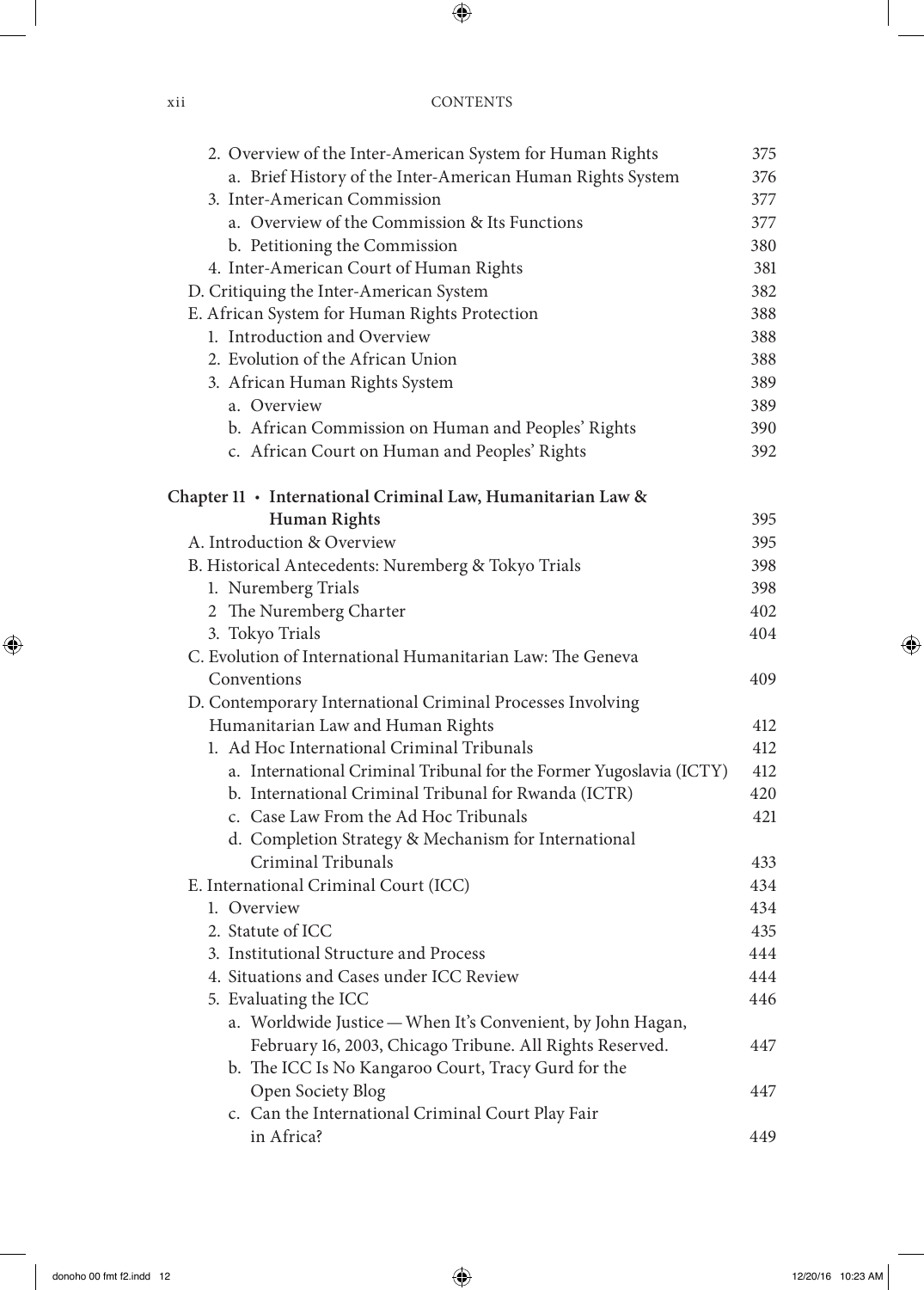| Chapter 12 · Universal Human Rights, Relativism & the Challenge                        |     |
|----------------------------------------------------------------------------------------|-----|
| of Diversity                                                                           | 451 |
| A. Introduction & Overview                                                             | 451 |
| B. Global Diversity: Can the Meaning of Rights Be Relative to Cultural,                |     |
| Social or Religious Circumstances?                                                     | 453 |
| 1. Donoho, Autonomy, Self-Governance, and the Margin of Appreciation:                  |     |
| Developing a Jurisprudence of Diversity within Universal Human                         |     |
| Rights, 15 Emory Int'l L. J 391                                                        | 453 |
| 2. When Culture Collides with International Human Rights Norms:                        |     |
| The Case of Sandra Lovelace v. Canada                                                  | 456 |
| 3. When Culture and International Rights Collide: Female                               |     |
| Genital Mutilation                                                                     | 462 |
| a. Background                                                                          | 462 |
| b. Does FGM Violate International Human Rights: Perspective                            |     |
| of Amnesty International                                                               | 465 |
| c. Male Circumcision: Is a Gender Distinction Valid?                                   | 467 |
| Chapter 13 · Gender Rights as Human Rights                                             | 469 |
| A. Introduction & Overview                                                             | 469 |
| B. The Circumstances of Women That Necessitate Gender Based                            |     |
| Rights                                                                                 | 471 |
| 1. The Condition of Women World-Wide                                                   | 471 |
| 2. Education, Marriage, Family Practices: A Question of                                |     |
| Culture?                                                                               | 474 |
| C. Religious Law & Women's Rights                                                      | 476 |
| 1. Nontract #10, Freedom From Religion Foundation, Inc.                                | 476 |
| 2. Nicholas D. Kristof, Religion and Women, Opinion NY Times,                          |     |
| January 9, 2010                                                                        | 477 |
| 3. Sharia Law                                                                          | 478 |
| a. What isn't wrong with Sharia law? Maryam Namazie,                                   |     |
| The Guardian, July 2010                                                                | 478 |
| b. Pakistan Hudood Laws                                                                | 479 |
| 4. Jewish Rabbinical Law                                                               | 480 |
| a. Women, Religious Law and Religious Courts in Israel-                                |     |
| The Jewish Case, by Margit Cohn                                                        | 480 |
| b. Mary F. Radford, Inheritance Rights of Women Under Jewish                           |     |
| and Islamic Law                                                                        | 483 |
| c. Women in Islam Versus Women in the Judaeo-Christian                                 |     |
| Tradition: The Myth & the Reality, by Dr. Sherif Abdel Azeem<br>D. Cultural Practices  | 485 |
|                                                                                        | 486 |
| 1. "Honor" Killing<br>E. Human Rights Law: Convention on Elimination of Discrimination | 486 |
| Against Women (CEDAW)                                                                  | 487 |
|                                                                                        |     |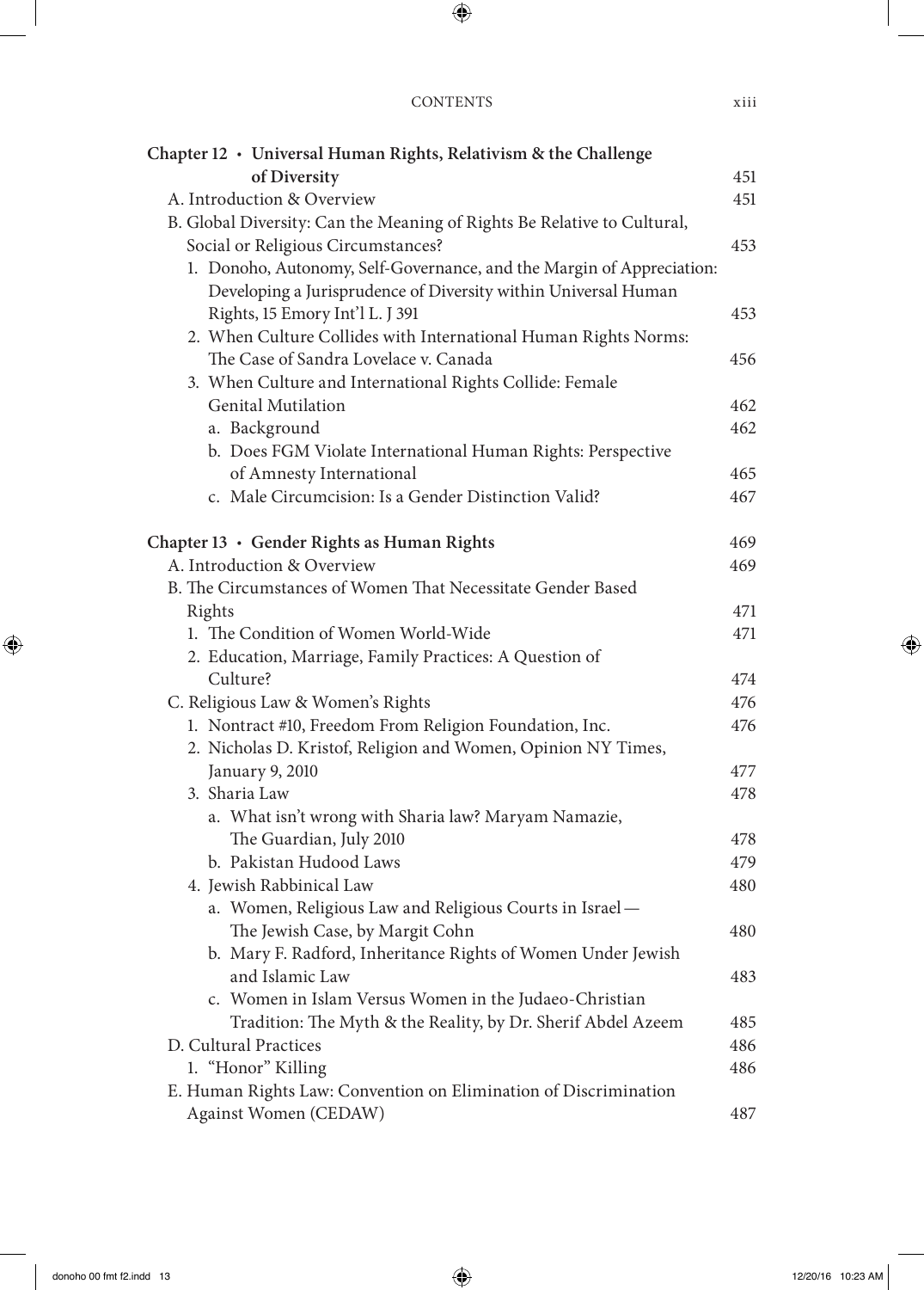| 1. The Women's Convention And Its Optional Protocol,                  |     |
|-----------------------------------------------------------------------|-----|
| Empowering Women To Claim Their Internationally Protected             |     |
| Rights, Laboni Amena Hoq                                              | 488 |
| F. Relativism & the Public-Private Distinction: Are Women's Issues    |     |
| Different from Other Human Rights Issues?                             | 491 |
| 1. Wilets, Conceptualizing Private Violence Against Sexual Minorities |     |
| as Gendered Violence: An International and Comparative Law            |     |
| Perspective, 60 ALB. L. REV. 989 (1997)                               | 491 |
| Chapter 14 • Gender Identity and Sexual Orientation as Subsets of     |     |
| <b>Gender Rights</b>                                                  | 495 |
| A. Overview                                                           | 495 |
| B. Treatment of Sexual Minorities World-Wide                          | 495 |
| C. Potential International Human Rights Law Protections for Sexual    |     |
| Minorities                                                            | 496 |
| 1. Toonen v. Australia, Communication No. 488/1992, U.N.              |     |
| Doc CCPR/C/50/D/488/1992 (1994)                                       | 496 |
| D. Sexual Minorities                                                  | 501 |
| 1. Note to Students from Professor Wilets                             | 501 |
| 2. Wilets, Conceptualizing Private Violence Against Sexual            |     |
| Minorities as Gendered Violence: An International and                 |     |
| Comparative Law Perspective, 60 ALB. L. REV. 989 (1997)               | 502 |
| E. Comparative Law in the Interpretation of the Indian Constitution   |     |
| in the Context of Transgendered Persons                               | 504 |
| 1. Notes to Students from Professor Wilets                            | 504 |
| 2. In the Supreme Court of India, National Legal Services             |     |
| Authority v. Union of India                                           | 505 |
| Index                                                                 | 521 |
|                                                                       |     |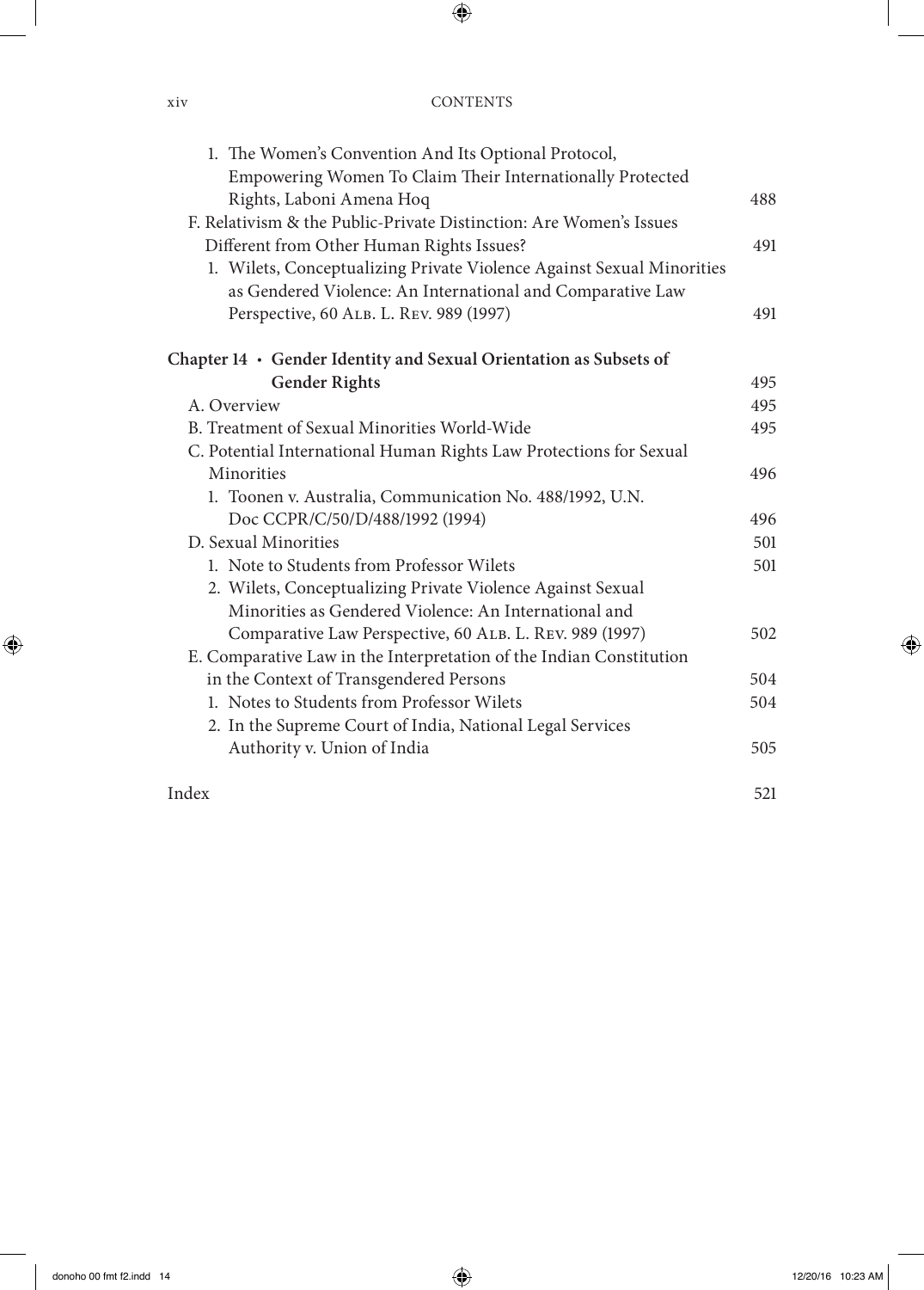### **Introduction and Preface**

This electronic course book provides a student-oriented examination of the law of international human rights. Although human rights are hardly a recent invention, the advent of their international protection is one of the most profound developments of the modern era. For centuries, governments acted with impunity regarding the treatment of their own people. The horrors of World War II, however, germinated a new conception of international law that dramatically altered this legal landscape. How governments treat their own citizens and others is no longer strictly an internal domestic matter but rather the concern of all humankind. This concern now manifests itself not simply through moral approbation but also through legal constraints created through international law and, sometimes, incorporated into domestic legal systems. International law is now a central feature of the effort to progressively achieve human freedom and dignity for all.

Although great progress has been made, clearly all is not good. You will learn that millions still suffer the torment of torture, imprisonment for their ideas, religious persecution, overt discrimination, and even execution at the hands of their own government. Even recently, [civil war](http://topics.nytimes.com/top/news/international/countriesandterritories/syria/index.html?ref=topics), [genocide,](http://www.unitedhumanrights.org/genocide/genocide-in-sudan.htm) [systematic rape](http://news.bbc.co.uk/2/hi/4078677.stm), and [ethnic cleansing](http://balkansnet.org/ethnicl.html) have ruined the lives of millions and created more than 40 million [refugees and dis](http://www.un.org/en/events/refugeeday/background.shtml)[placed persons](http://www.un.org/en/events/refugeeday/background.shtml) worldwide.<sup>1</sup>

The United States itself, although a post-World War II leader in the promotion of human rights,<sup>2</sup> now faces serious and credible charges of egregious human rights

<sup>1.</sup> The United Nations [currently estimates](http://www.un.org/en/globalissues/briefingpapers/refugees/overviewofforceddisplacement.html) that there are more than 43 million refugees and displaced persons worldwide. The precise number of refugees and displaced persons is difficult to pin down. The [CIA "Fact Book](https://www.cia.gov/library/publications/the-world-factbook/fields/2194.html)" provides a country specific listing.

<sup>2.</sup> The longer term human rights history of the United States unquestionably also reflects deep flaws, particularly regarding the rights of African-Americans, Native Americans, and women. See, for example, the [Report of the Brown University Trustees](http://brown.edu/Research/Slavery_Justice/documents/SlaveryAndJustice.pdf) on their own university's connections with the slave trade. In the Report, the Trustees note that the United States experience with slavery was unique to world history. As noted by the report of the Brown University Steering Committee on Slavery and Justice (the "Brown Report"). The Brown Report states:

If American slavery has any claims to being historically "peculiar," its peculiarity lay in its rigorous racialism, the systematic way in which racial ideas were used to demean and deny the humanity of people of even partial African descent. This historical legacy would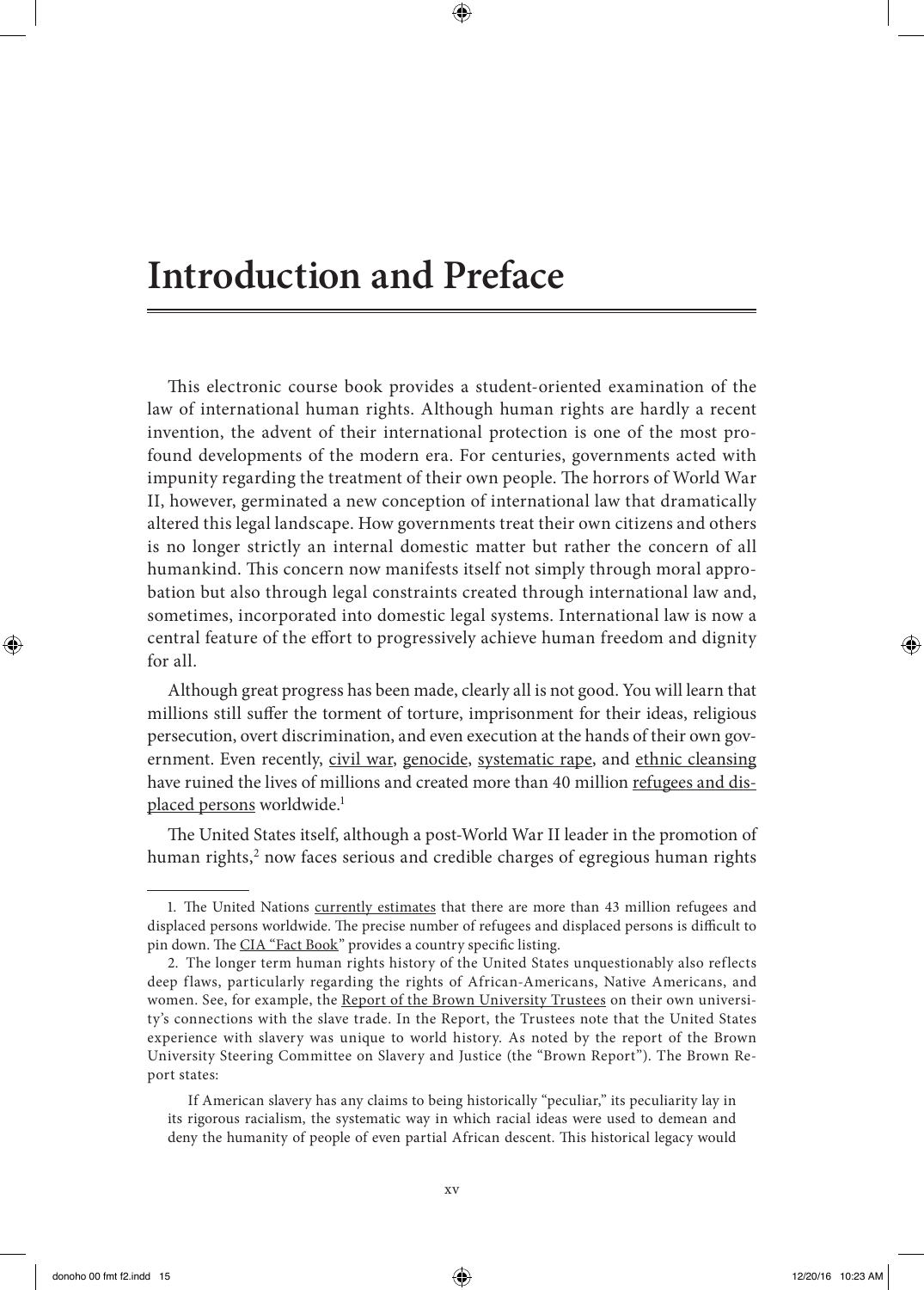

People stand on a street lined with damaged buildings in the besieged area of Homs January 27, 2014. Photo Yazan Homsy, Reuters.

abuses relating to the torture and inhumane treatment of prisoners of war and [terrorism suspects.](http://www.youtube.com/watch?v=_P-vYiGJZ0Q) Homelessness, poverty, police brutality, deplorable prison conditions, and many forms of discrimination continue unabated in the United States despite our enormous resources. The advent of DNA evidence has exposed glaring flaws in the American criminal justice system with the [exoneration of hundreds](http://www.deathpenaltyinfo.org/innocence-list-those-freed-death-row) of convicted defendants, including those who previously faced execution on death row. Perhaps most startling, all of these injustices exist in a nation whose people profoundly believe in human rights.

The materials which follow explore how international law and institutions work to progressively prevent violations of human rights and improve how national governments treat their own citizens. You will soon find that studying human rights can be both distressing and uplifting. We will examine situations that are disturbing, ugly and depressing. The existing international system for protecting rights un-

. . .

make the process of incorporating the formerly enslaved as citizens far more problematic in the United States than in other New World slave societies.

Few if any societies in history carried this logic further than the United States, where people of African descent came to be regarded as a distinct "race" of persons, fashioned by nature for hard labor. Id. at 8, 84.